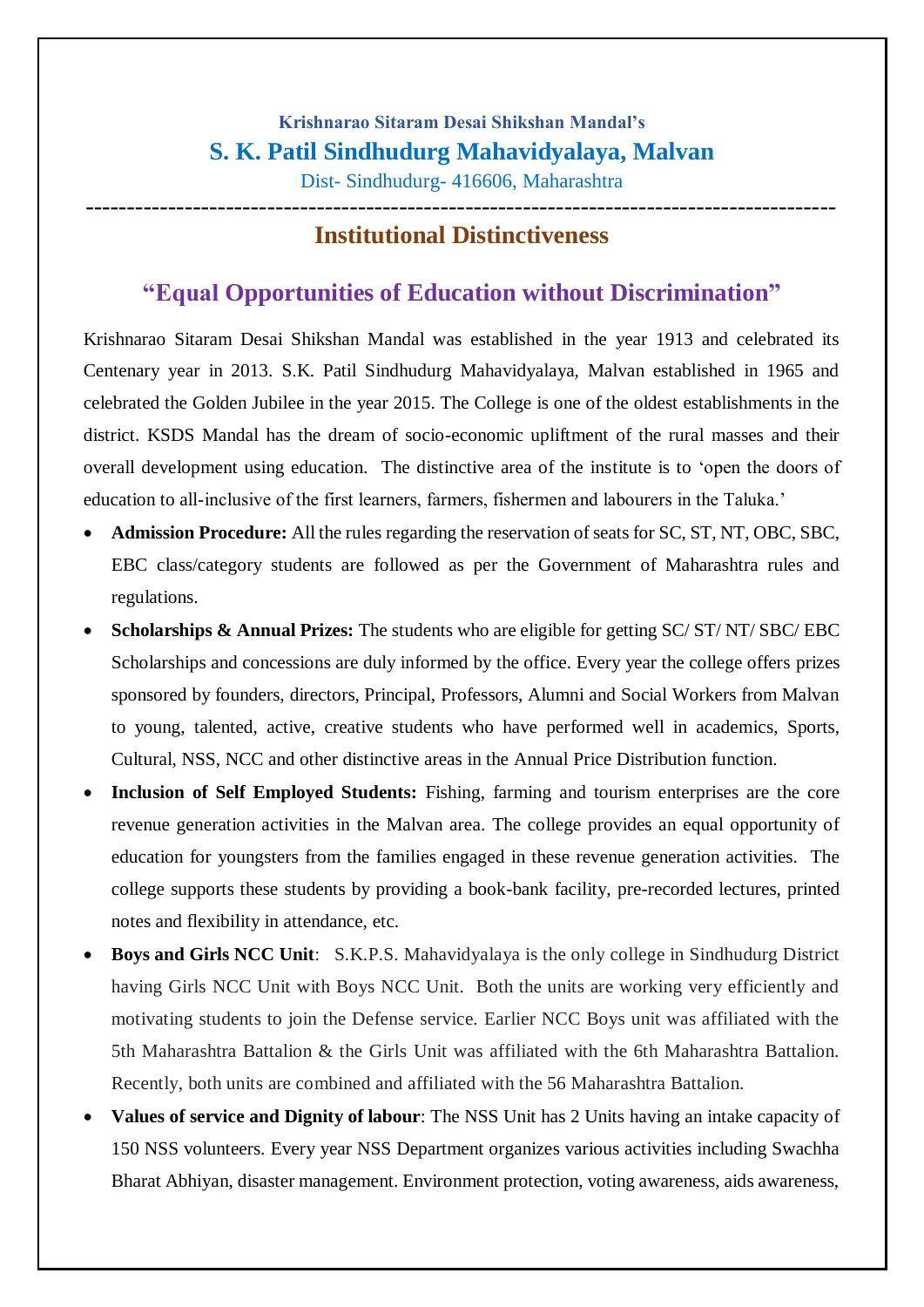road safety, seven-day stay camp, health checkup, social survey. NSS volunteers participate in Leadership Camp, Awhan Camp, and Utkarsh Camp every year.

- **Easy access to knowledge for all:** College Library is fully automated in 2018 and avails more than 33000 books, eBooks, and e-journals through N-LIST, Newspapers, periodicals including Journals and Magazines, etc. The Library has a subscription to the N-LIST e-resource database (UGC - INFLIBNET), through which students & teachers can access 6000+ e-journals and 31Lakhs+ e-books. OPAC section provides 4 computers with LAN and Printer facility. Moreover, Wi-Fi connectivity is provided to all for easy access to e-resources. It provides Book Bank Facility for 1) SC/ST/DT/NT Students 2) Economically Backward Needy Students. 'Web OPAC' enables users to search for resources available in the library. Digital Repository created by the library offers access to past years' question papers, syllabus, projects, faculty research output & other online resources. To inculcate good reading habits among the students, various events like Book Review Competitions, Book Exhibition/Display, Guest Lectures, General Knowledge Competitions, Books talks, etc. are arranged by the library. The library conducts an orientation program & library awareness program regularly. 'Best Library Reader award' is given every year.
- **Safe Environment for Girl Students:** The Institution is consistently taking efforts to bring the girls in the vicinity into the mainstream of education. The college staff always convince the girls whose families cannot afford higher education and make them take admission, even at cost of out of their pocket. As the number of girl students is considerably more than boy students in our college, our college always focused on a safe campus environment for girls.
- **A platform for literary skills and creative abilities -"Asmita"**: 'Asmita' the yearly publication of our college covers the literary skills of our students and staff including poems, stories, articles, jokes as well as departmental reports & individual performance of professors with selected photographs.
- **Women Development Cell:** The women development cell of the college is continuously implementing various activities for gender sensitization and the empowerment of girl students. The cell conducts programs to aware the girls about physical and mental health, hygiene, laws for women, women safety, careers for women, etc.
- **Sports for Physical and Mental Health and Holistic Development:** The institution provides indoor and outdoor sports facilities to create a sports culture. The Gymkhana organizes Annual sports competitions. College playground is available for games like Kho-Kho, Kabaddi,